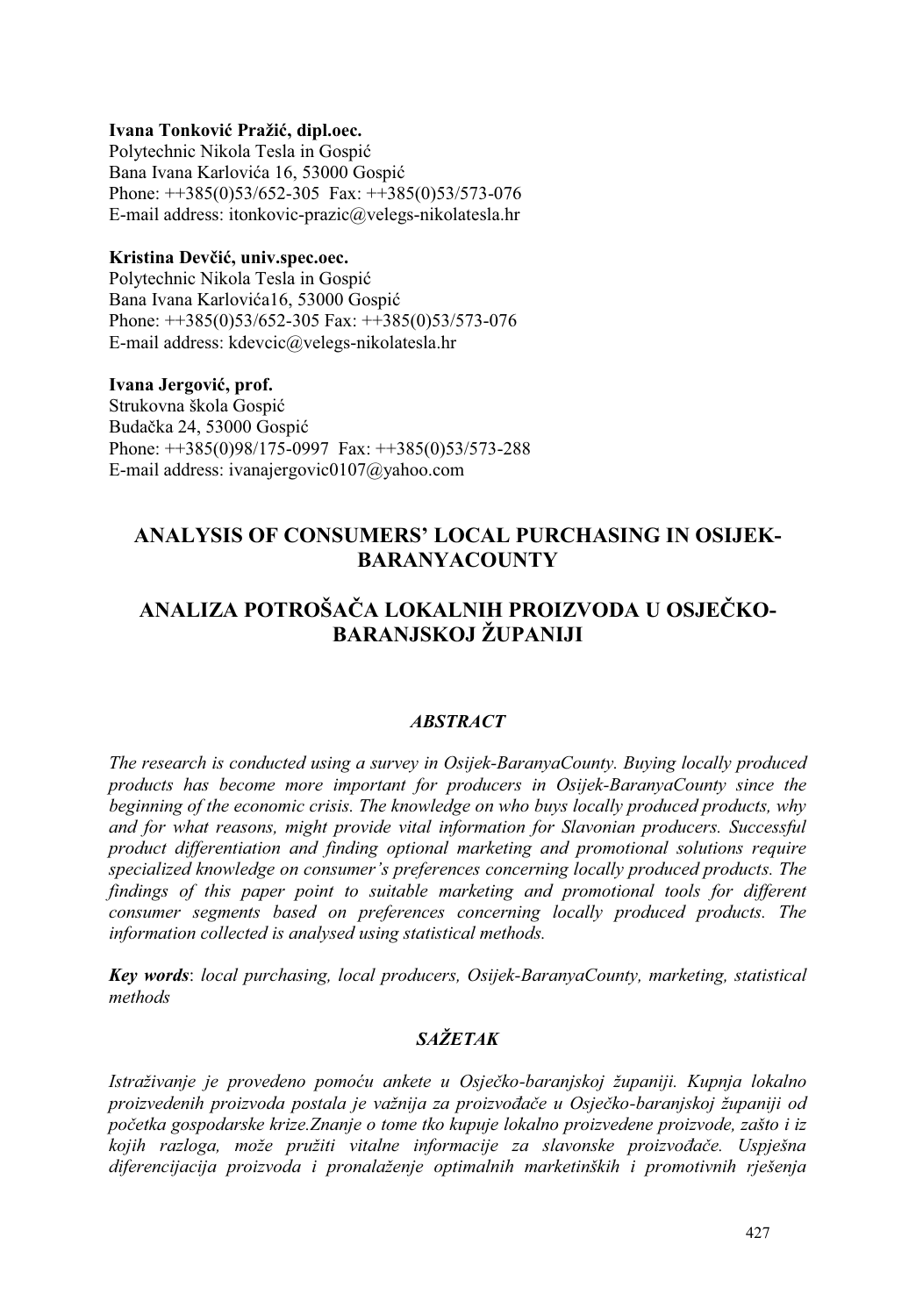*zahtijevaju specijalizirano znanje o preferencijama potrošača lokalno proizvedenih proizvoda. Rezultati ovog istraživanja ukazuju na odgovarajuće marketinške i promotivne alate za različite segmente potrošača na temelju njihove sklonosti lokalno proizvedenim proizvodima.Prikupljeni podaci se analiziraju pomoću statističkih metoda.*

*Ključne riječi: kupnja lokalno proizvedenih proizvoda, domaći proizvođači, Osječkobaranjska županija, marketing, statističke metode*

## **1. Introduction**

Due to an increase in competitiveness in the global food system and a number of scandals concerning food quality and origin, consumers have become more sensitive towards the origin of the food they eat. Consumers are becoming more interested in a healthy lifestyle, which also leads to an increase in interest in ecological food, but also the purchase of locally produced foods which are considered a healthier choice. This trend influenced many food markets in the world: in 2008, the value of the market for ecological products tripled since 1999, from \$15.2 billion to \$50.9 billion (Action Plan of the Development of Ecological Agriculture in the Republic of Croatia 2011 to 2016, pp. 8). This trend of an increase in demand for healthy and local food might prove to be a solution to many problems Slavonian producers are faced with. Namely, the recent economic crisis influenced farmers from Osijek-BaranyaCounty, even lower prices of their products and also lower prices of commodities from the European Union due to the accession to the EU etc. Local producers should turn to producing ecological and organic products, but also those products consumers could recognize and appreciate among many others in the Croatian food markets.

In order to find their position in the market, local producers must understand their consumer better. The information on who buys their products, for what reason and what makes them choose local products would allow for a better marketing plan and promotion of locally produced foodstuff. Segmentation of the consumers in Osijek-BaranyaCounty according to willingness to pay for locally produced food should help local producers to better understand their consumer wants and how to shape their offer.

The goal of this paper is to acquire information on the demand for locally produced food in Osijek-BaranyaCounty, gain insight on the characteristics of consumers of such products and their willingness-to-pay for locally produced food. The goal is to be accomplished through statistical methods such as factor analysis, cluster analysis and ANOVA. The findings of the article should provide food producers in Osijek-BaranyaCounty with information on how to effectively modify their marketing mix and communicate to their prospective consumers and target market.

The following section of this paper provides a literature review of studies dealing with consumer demand of locally and ecologically produced food. The third section contains the information about the survey conducted and the results of the statistical analysis of the collected data. The fourth section contains suggestions of marketing solutions for each segment of consumers. The last section provides a conclusion and suggestions for further study.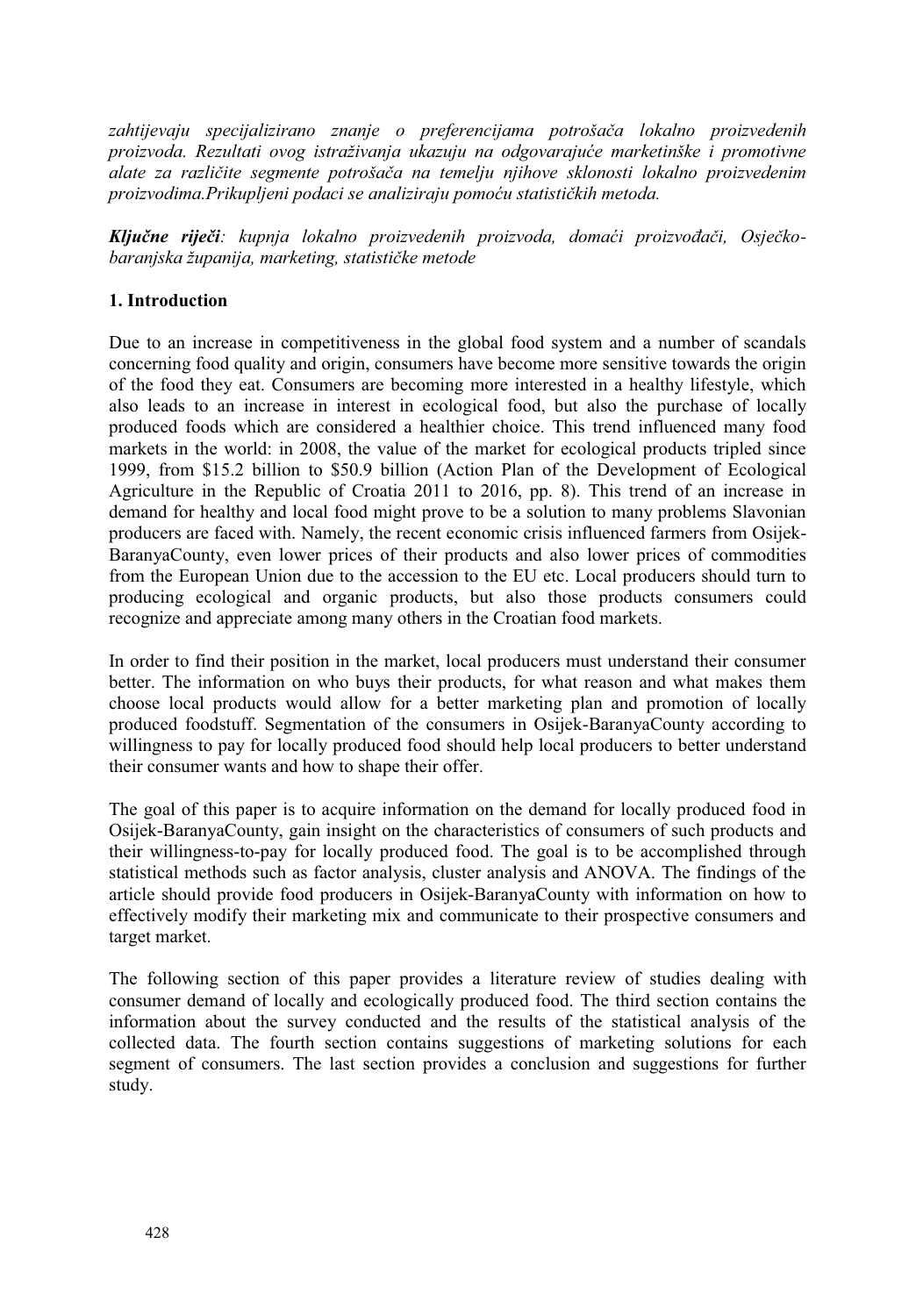### **2. Literature review**

Consumers prefer locally produced food because they consider it to be healthier, more environmentally friendly, or they choose to be more supportive of local rural communities. This preference may lead to willingness to pay a premium price for a product. This is why this subject has proven to be very important and interesting to researchers.

Locally produced food was defined differently by different authors and consumers, but most people consider either food grown within a country, region or a county as local(Zepeda and Leviten-Reid, 2004, 2). Darby et al. (2006) found that state boundaries may define what is considered local.

There is a large body of studies dealing with consumer awareness and willingness to pay for locally produced food. Timmons et al. (2008) claim that the sales of locally grown food increased significantly in USA during the past twenty years. Zepeda and Leviten-Reid (2004) found that about 2.8 million people bought their food at farmers' markets on a weekly basis, generating about \$888 million in sales. Darby et al. (2006) found that consumers are willing to pay higher prices for locally produced foods in the case of strawberries.Carpio and Isengildina-Massa (2008) found that consumers from South Carolina had strong preferences towards South Carolina products, stating they were willing to pay price premium of about 27% for state-grown produce and 23% for state-grown animal products compared to out-ofstate products.Giraud, Bond and Bond (2005) argued that consumers' willingness to buy local products and also pay a premium price for them varies among different states of USA. Wang, Sun and Parsons (2010) found that consumers from Vermont exhibited a strong preference and willingness to pay for locally grown apples compared with apples from other regions of USA.Jekanowski, Williams and Schiek (2000) found that 60% of Indiana consumers were likely to purchase and consume locally produced foods. The remaining 40% of consumers were either neutral or at least somewhat likely to buy locally produced food. They found that income of the household, perception of quality of Indiana agricultural products and the time a consumer resided in the state positively related to the likelihood of purchasing local products.

Authors found that consumers buy locally produced food due to different motivations and reasons. Zepeda and Leviten-Reid (2004, 4) found that consumers bought locally produced foods in farmers' markets because they enjoyed buying directly from farmers and also the market atmosphere. Other reasons were freshness and flavor of food, quality and longer lasting food, support for local farmers, entertainment and direct contact with farmers. The aforementioned authors found enthusiastic support for local food production among consumers, but less will to buy such products unless direct benefits from buying local are perceived. Some shoppers thought local food provided direct environmental, economic, communal and health benefits, so they chose to look for labels indicating locally produced food (Zepeda and Leviten-Reid, 2004, 5).Loureiro and Hine (2002) found that those consumers concerned about nutritional value and freshness are more willing to pay a premium price for local than organic or GMO-free potatoes. Van der Lans et al. (2001) found that certificates about region of origin of olive oil allow for higher prices for two reasons: cultural identification for consumers from the same region and perceived quality. Burchardi et al. (2005) found that consumers perceive milk from local farms to be trustworthy, of high quality, and that buying such products enables them to support local producers. Williams and Hammitt (2001) found that willingness to pay for organic food is positively related to beliefs that it was more environmentally friendly and supportive of local small-scale agricultural production.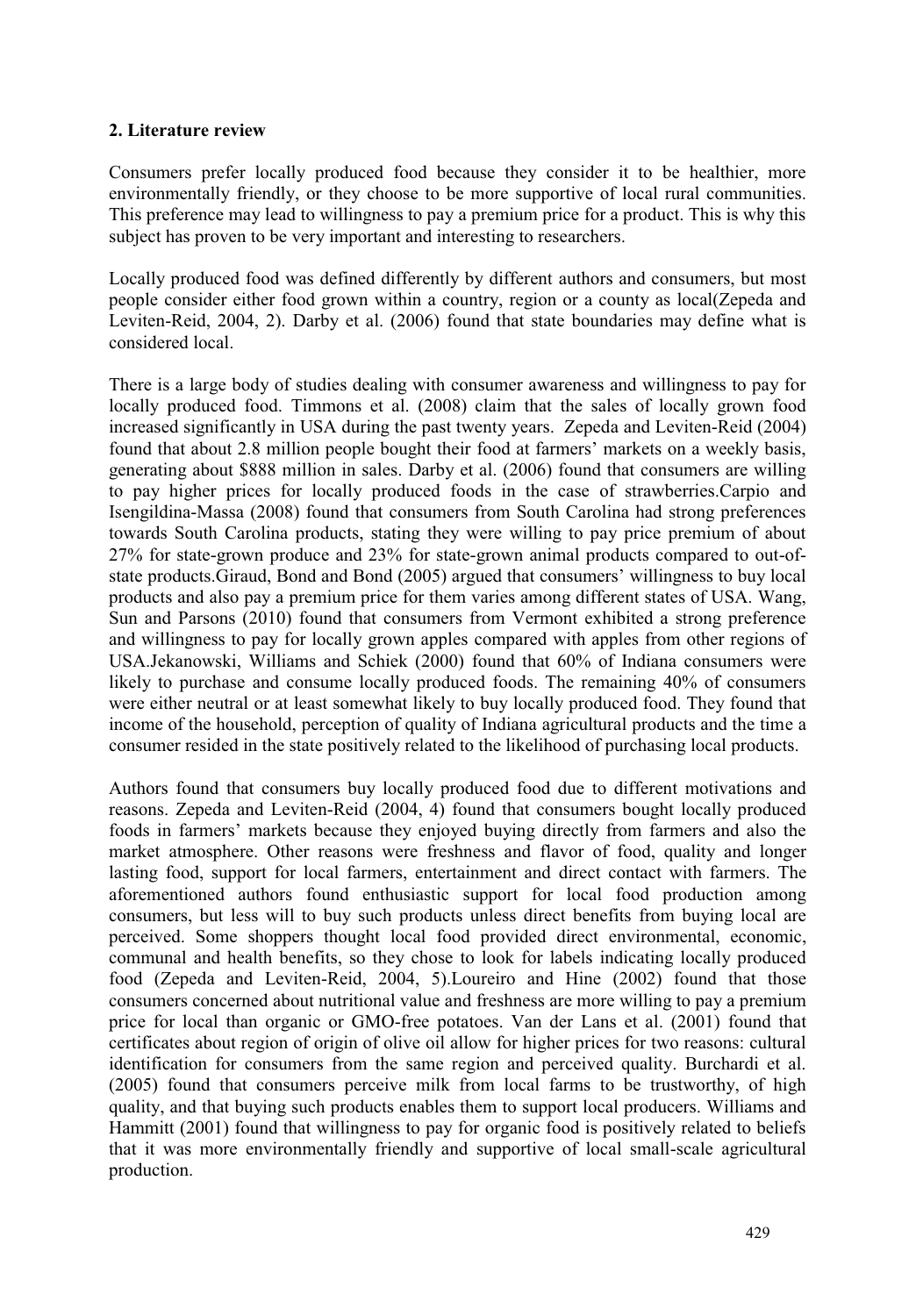The trend in the world and the EU being an increase in the demand of locally and ecologically produced food, it is very likely that consumers in Croatia might become more interested in these types of food and ready to pay premium prices for them. The producers in Osijek-Baranya County already have the advantages of enough farming land and surfaces for ecological farming which allows them to produce and market adequate quantities of food. But in order to decide on who they should sell or direct their communication and offer, they should learn enough about their potential consumers.

### **3. Conducted survey and the results**

Data for this study were collected through a questionnaire survey, and the respondents in the sample were selected by the principle of a simple random sample. The survey covered a total of 105 inhabitantsof Osijek-Baranya County, of which 37.5% were male and 62.5% female, 1.9% of respondents were younger than 18 years of age, 16.19% between 18 and 25 years of age, 50.48% between 25 and 40 years of age, 16.19% between 40 and 65 years of age and 15.24% is above 65 years of age.

1.9% of respondents have an average monthly income of less than 3000 kuna, 26.67% have an average monthly income between 2000 and 6000 kuna, 42.86% have an average monthly income of between 6000 and 10000 kuna, and 28.57% have an average monthly income of more than 10000 kuna. 30.77% of respondents live in rural, 46.15% in urban, while 23.08% of the respondents live in suburban areas, 5.71% of the respondents have completed primary school or lower, 4.76% are skilled workers, 21.9% have secondary education, 7.62% are highskilled workers, 19.05% have a college degree, 35.24% have a university degree, 2.86% have completed specialized study and 2.86% have completed a master's degree or doctorate. 13.33% live in a household with one member, 34.29% in households with two members, 24.76% in households with three members, 17.14% in households with four membersand 10.48% in households with more than four members.

The survey respondents were asked, alongside some demographic data (age, gender, number of household members, the average monthly income, level of education, place of residence),about their attitudes on the purchase of food products. For example, the statements: (Q1) If the shop where I usually buy food clearly indicated that certain food products were produced in Osijek-Baranja County, I would decide to buy just these products; (Q2) Sales promotionsof food in the shop would encourage me to buy a food product, even if I did not intend to buy it; (Q3) Compared with food products from other counties, products from the Osijek-Baranja County are of much higher quality; (Q4) The freshness of food that I buy is extremely important to me; (Q5) The most important characteristics of the food products I buy is the nutritional value and its impact on health; (Q6) I try to live a healthy life (eat healthily, do sports, etc.); (O7) I would buy food products from local food producers rather than in theshop if theyweremore accessible; (Q8) When purchasing food products the most important for me is the price etc. These answerswere offeredto respondents: 1 - strongly disagree, 2 – slightly disagree, 3 - neither agree nor disagree, 4 - slightly agree, 5 - strongly agree.

Furthermore, for the statements: I buy organically grown food; I buy food products at the same point of sale; I buy food products on the market; I buy food from local producers, offered answers are: never, sometimes, often and always. For questions: How many times have you purchased food products from local producers this year and How many times have you purchased food products at the market this year, these answers were offered: more than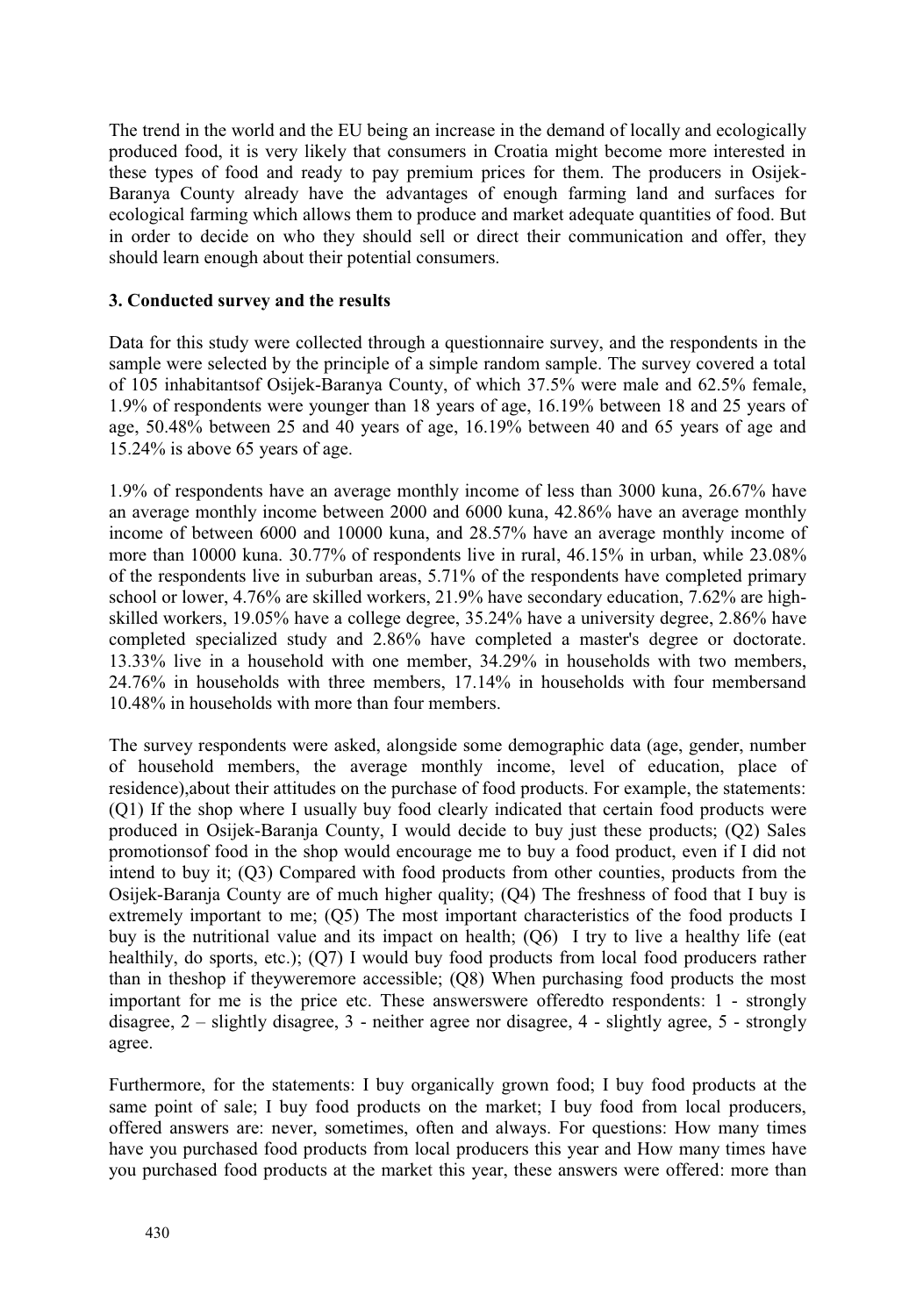10,  $6 - 10$ ,  $1 - 5$  and 0. To the question "Do you buy or would you buy food products from local producers because of" these answers were offered: freshness of food products, support to local producers, taste of the food, I know how this food is grown, nutritional value and more. For the statement: "Information about quality food products I find" these answers were offered: in brochures of the supermarket chains, in newspaper advertisements, I find them on the internet, the recommendation of acquaintances or family and more.

In order to analyze data, factor analysis with varimax rotation axis with Kaiser normalization factor was applied to the replies on the first eight questions in the survey. Factor analysis examines the interdependence within the large number of variables that tend to be explained by a small number of common factors with minimal loss of information. Inthe statistical analysis ofthe data, the statistical package SPSS16.0 was used. First, test of the adequacy ofthe sample and a test of sphericity was conducted. Kaiser-Meyer-Olkin measure of sampling adequacy was tested. KMO value is an index that indicates whether the factor analysis is appropriate. The value should be greater than 0.5 to factor analysis could be applied, and the results (Table 1) show that thisis the case (0.727). Also, Bartlett'stest of sphericity was statistically significant, which means that the correlation matrixis notunitary.

|                                                          | Table 1 KMO and Bartlett's test of sphericity |         |
|----------------------------------------------------------|-----------------------------------------------|---------|
|                                                          | <b>KMO and Bartlett's Test</b>                |         |
| ,727<br>Kaiser-Meyer-Olkin Measure of Sampling Adequacy. |                                               |         |
| Bartlett's Test of                                       | Approx. Chi-Square                            | 297,786 |
| Sphericity                                               | Df                                            | 28,000  |
|                                                          | Sig.                                          | 000.    |

*Source: Authors' calculations.* 

Factor analysis results indicate the existence of three factors. These three factors cumulatively explained 74.69% of the variance. First factor attributed to the 40.92% of the variance, the second factor of18.79% of the variance while the third factor is attributed to 14.99%. Other factors are insignificant.

| Table 2 Rotated Component Matrix.                   |                        |      |      |  |
|-----------------------------------------------------|------------------------|------|------|--|
|                                                     | Component <sup>a</sup> |      |      |  |
|                                                     | 1                      | 2    | 3    |  |
|                                                     | .846                   |      |      |  |
|                                                     |                        |      | ,881 |  |
| $Q1$<br>$Q2$<br>$Q3$<br>$Q4$<br>$Q5$<br>$Q6$        | .879                   |      |      |  |
|                                                     |                        | ,50  |      |  |
|                                                     |                        | ,863 |      |  |
|                                                     |                        | .763 |      |  |
| $\overline{Q7}$                                     | .834                   |      |      |  |
| Q <sup>8</sup>                                      |                        |      | ,735 |  |
| Extraction Method: Principal Component Analysis.    |                        |      |      |  |
| Rotation Method: Varimax with Kaiser Normalization. |                        |      |      |  |

| Table 2 Rotated Component Matrix. |
|-----------------------------------|
|                                   |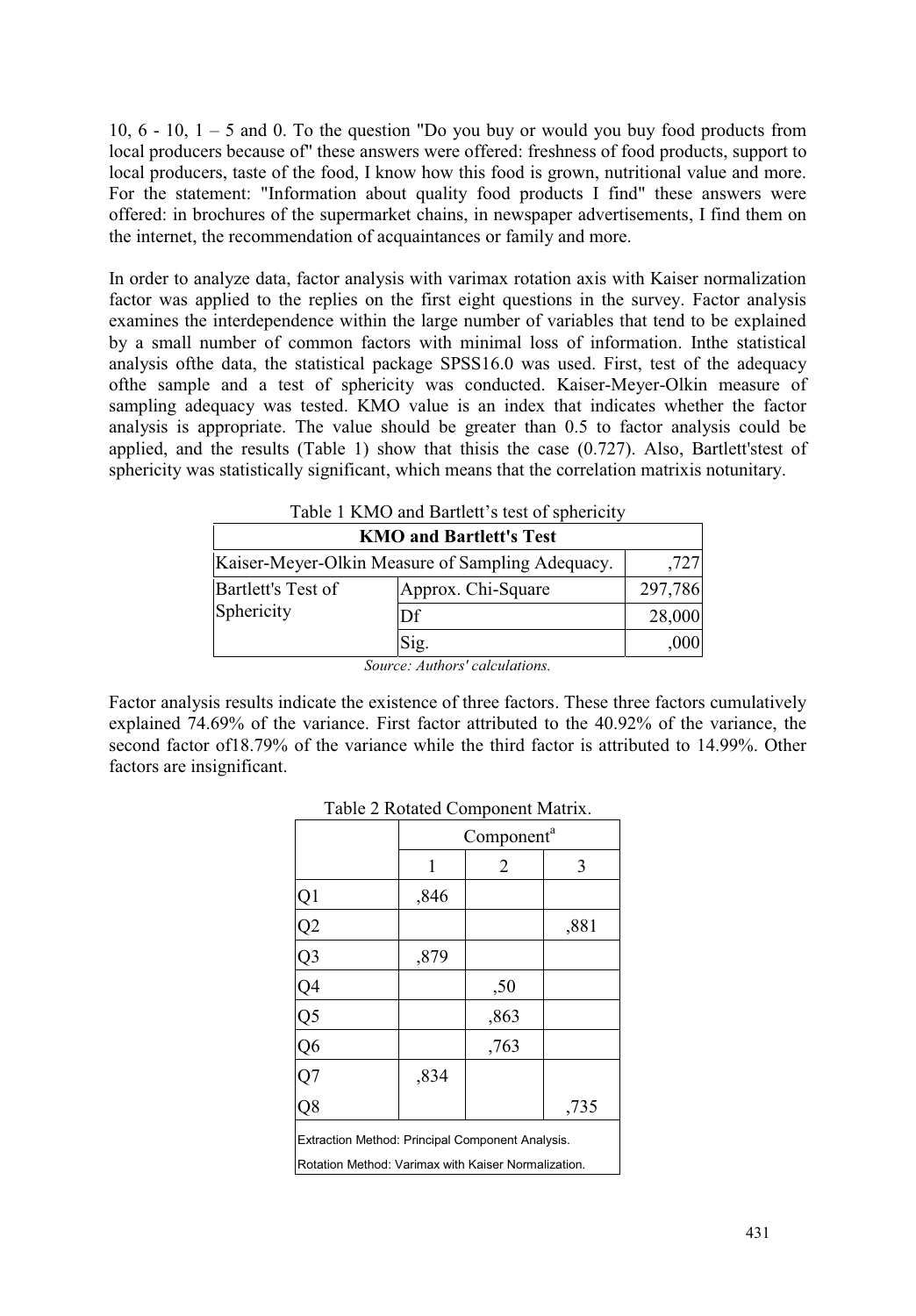|                                                     | Component <sup>a</sup> |                |      |
|-----------------------------------------------------|------------------------|----------------|------|
|                                                     | 1                      | $\overline{c}$ | 3    |
|                                                     | .846                   |                |      |
|                                                     |                        |                | ,881 |
| $\frac{Q1}{Q2}$ $\frac{Q3}{Q4}$                     | .879                   |                |      |
|                                                     |                        |                |      |
|                                                     |                        | 50,<br>863,    |      |
|                                                     |                        | .763           |      |
| $rac{Q6}{Q7}$                                       | .834                   |                |      |
| Q8                                                  |                        |                | ,735 |
| Extraction Method: Principal Component Analysis.    |                        |                |      |
| Rotation Method: Varimax with Kaiser Normalization. |                        |                |      |
| a. Rotation converged in 7 iterations.              |                        |                |      |
| Source: Authors' calculations                       |                        |                |      |

Varimax rotation matrix of factors is implemented in order to facilitate the interpretation and understanding of the factors. Variables Q1, Q3 and Q7 belong to the Factor 1 related to accessibility, visibility and quality of food products from the Osijek-Baranja County and the factor is called *factor of accessibility and quality*. Variables Q4, Q5 and Q6 belong to Factor 2 related to freshness, nutritional value and correlation with health and this factor is called *factor of effect on health*. Variables Q2 and Q8 belong to Factor 3 related to sales promotionsandfood prices, and this factor is called *factor of price*.

In further analysis factors are used as the basis for segmentation of consumersby using cluster analysis (K-means). Results of cluster analysis showed the existence of two clusters or segments of the market. Each individual segment is described in detail using demographic characteristics such as age, gender, level of education, the average monthly income and place of residence.

K-means method showed that an optimal numberof clusters is two clusters or two segments of the consumer market. The results of the ANOVA analysis showed that the differences in means in clusters are statistically significant. Means ofthe factors as well as the results of the ANOVA analysis are shown in Table 3.

| Table 5 Means of the factors and ANOVA results. |           |           |           |  |
|-------------------------------------------------|-----------|-----------|-----------|--|
| Variables                                       | Cluster 1 | Cluster 2 | F-ratio   |  |
| Factor 1                                        | 13.33     | 8.92      | 178.526** |  |
| Factor 2                                        | 13.59     | 10.79     | 84.851**  |  |
| Factor 3                                        | 6.37      | 7.46      | $9,212**$ |  |
| also de la f<br>$\sim$ 0.1<br>$\cdots$          |           |           |           |  |

Table 3 Means of the factors and ANOVA results.

Cluster 1 includes 54 or 52.9% of the respondents. Members of this cluster are mostly middleaged women who have completed college or university and mostly live in the city with higher financial income.Those respondents are equally affected by factor 1 and factor 2 while factor

Note: \*\*significancep<0.01. *Source: Authors' calculations.*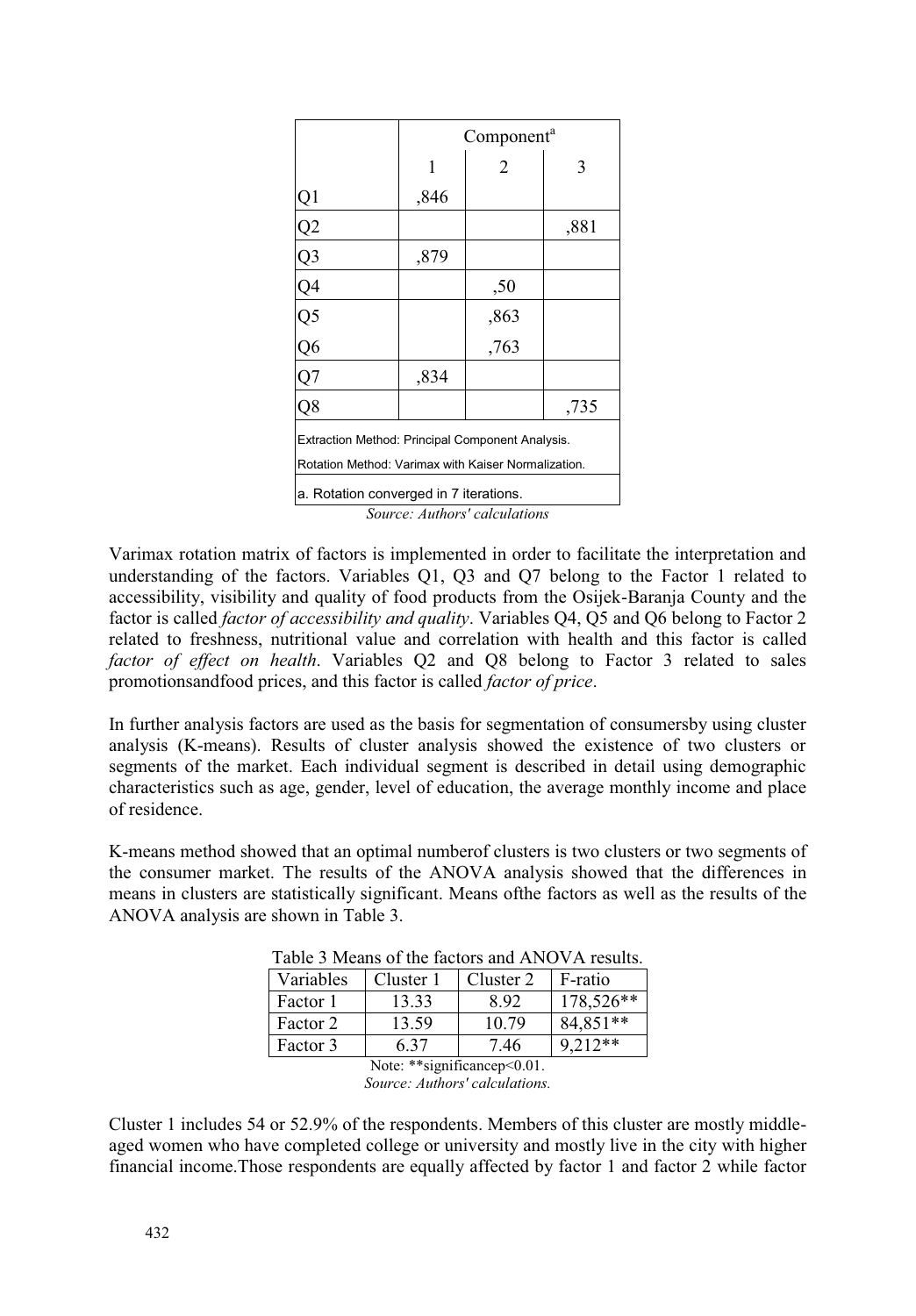3 has the least impact. Members of this cluster sometimes buy organically grown food, always at the same point of sale, sometimes at the market, and more than 10 times this year from local producers. Information about the food products they get mostly by recommendations of acquaintances or family, and less frequently in advertisements in newspapers.

Cluster 2 includes 48 or 47.1% of the respondents. Members of this cluster are of different ages and gender, slightly lower financial income, live both in rural and urban areas, and are of different ages. These subjects are most affected by factor 2 while factor 3 impacts the least. Members of this cluster rarely, almost never buy organically grown food. When they do, it is some times in the market, and some times from local producers, less than 5 times this year. Information about food products they obtain from various sides, mostly from the ads in newspapers.

## **4. Suggestions of marketing solutions**

The results of the conducted study point to marketing solutions which could provide better communication with their target market and a more efficient marketing strategy.

Different marketing strategies are to be developed if a producer chooses to address members of the first or the members of the second segment. If one chooses to approach the members of the first segment, one would be able to set a higher price, thus giving an impression of higher quality since the members of this cluster have higher incomes and do not pay much attention to price. Also investing into food quality, possibly obtaining the label of ecological or organic product, might also prove to be important to affect this consumer segment. Maintaining personal relationships and catering to consumer needs indicated by present consumers and potential could affect and create a favourable word-of-mouth which proves to be an important source of information for this segment.

If one chooses the second cluster as his target market, one should communicate nutritional value and healthy benefits one gets from consuming locally produced food. Instead of highlighting the price and using a high price strategy, one should pay more attention to developing the product and distribution channels. The producer should label his product appropriately, thus significating its origin, method of production and nutritional value. Since consumers from this segment prefer buying in shops, local producers should cooperate with local shops and supermarket chains, which should clearly and visibly indicate the producer and its origin. Producers should also consider placing ads in newspapers, possibly alongside with supermarkets that sell their products, since members of this segment mostly rely on information from this source. Ads should include already mentioned information about healthiness of the food products and their origin.

### **5. Conclusion and suggestions for further study**

This paper showed insight into the market for locally produced food in Osijek-Baranya County. The provided information shows preferences and willingness to pay for locally produced food, but also other habits and opinions concerning food buying of inhabitants of this county. The results point to the need for better understanding of the needs of buyers and necessity for adjusting the marketing strategies and actions to different segments of consumers.